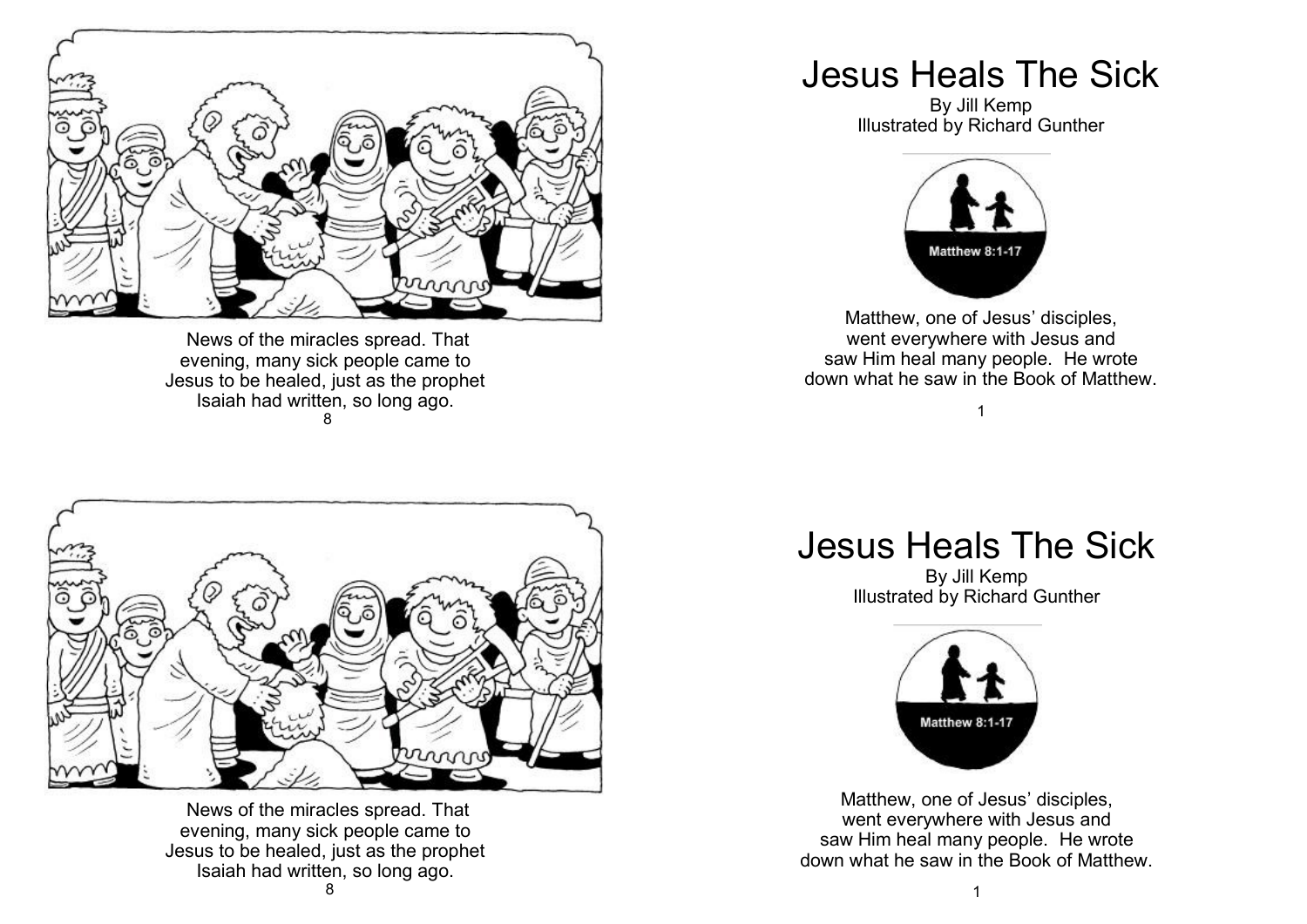

Jesus healed sick people wherever he went. A man who was sick with leprosy asked him, "Lord if you choose to, you can make my skin like new." 2



Straight away the fever left her. She got out of bed, completely well, and prepared a lovely meal for Jesus and his friends. 7



Jesus healed sick people wherever he went. A man who was sick with leprosy asked him, "Lord if you choose to, you can make my skin like new."



Straight away the fever left her. She got out of bed, completely well, and prepared a lovely meal for Jesus and his friends.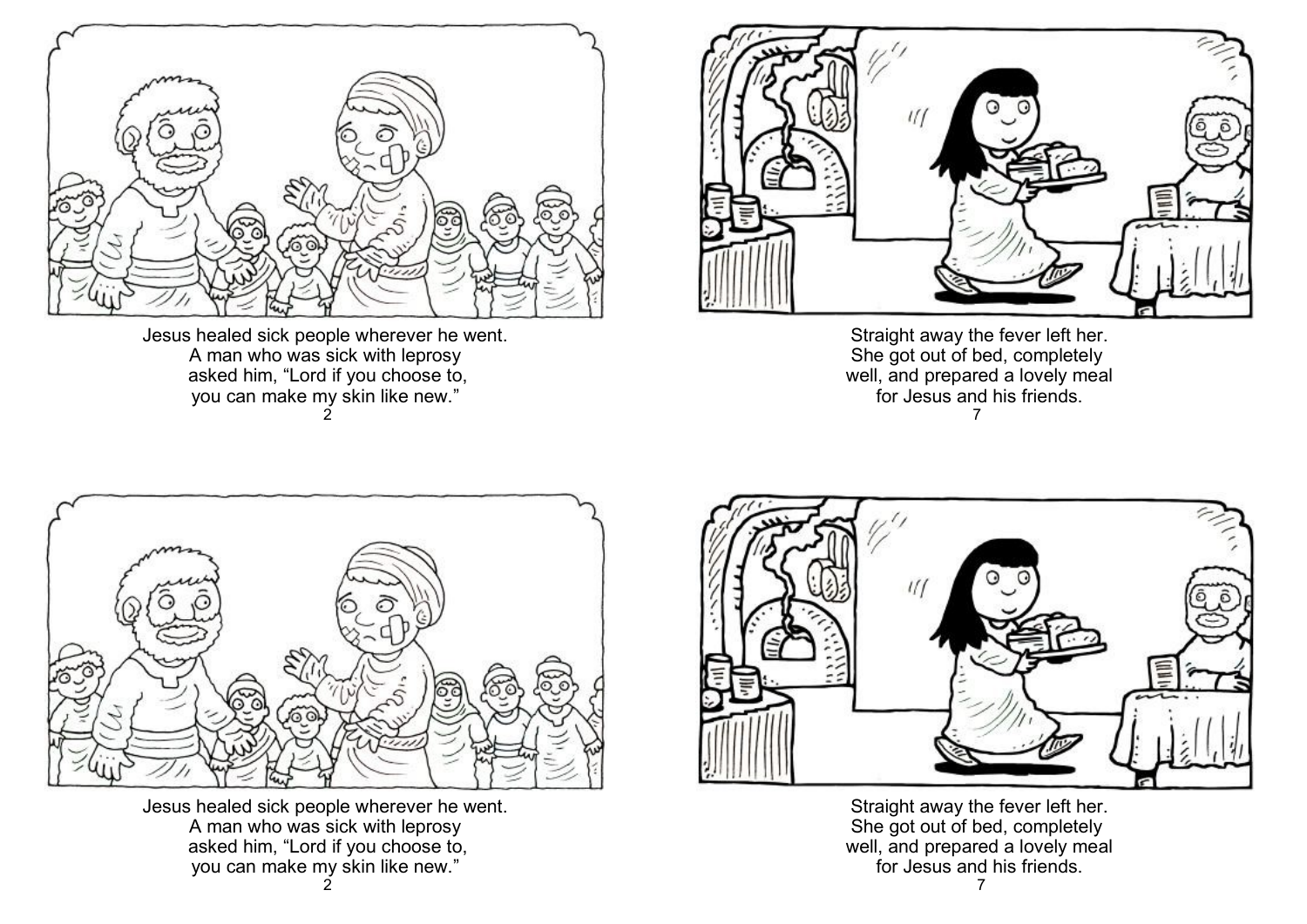

 While Jesus was still in Capernaum, he went to Peter's house and found Peter's mother-in-law was sick in bed with a fever. Jesus reached out and touched her hand. 6



In those days, people did not go near anyone with leprosy, but Jesus touched the man and straight away he was healed. "Go to the temple and give a gift of thanks to God," Jesus said. 3



 While Jesus was still in Capernaum, he went to Peter's house and found Peter's mother-in-law was sick in bed with a fever. Jesus reached out and touched her hand.



In those days, people did not go near anyone with leprosy, but Jesus touched the man and straight away he was healed. "Go to the temple and give a gift of thanks to God," Jesus said.